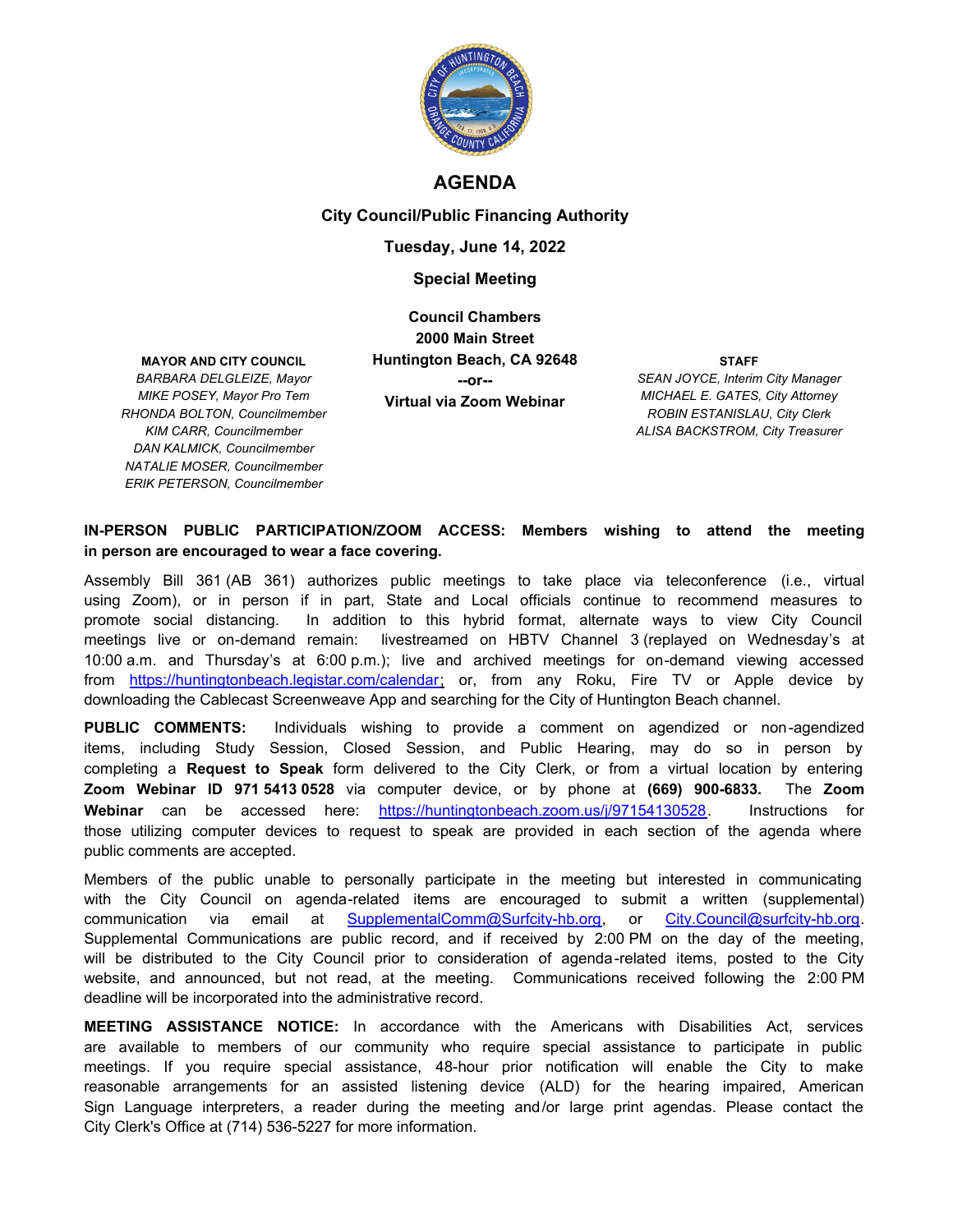### **6:00 PM - COUNCIL CHAMBERS**

### **CALL TO SPECIAL MEETING TO ORDER**

### **ROLL CALL**

Peterson, Bolton, Posey, Delgleize, Carr, Moser, Kalmick

# **ANNOUNCEMENT OF SUPPLEMENTAL COMMUNICATIONS PERTAINING TO CLOSED SESSION ITEM (Received After Agenda Distribution)**

**PUBLIC COMMENTS PERTAINING TO CLOSED SESSION ITEM (3 Minute Time Limit) - Individuals wishing to provide a comment on item(s) scheduled for Closed Session may do so either in person by filling out a Request to Speak form delivered to the City Clerk, via computer through Zoom Webinar ID 971 5413 0528, or Zoom Webinar by phone by calling (669) 900-6833. Once the Mayor opens Public Comments, in-person participants will be called to speak first. Zoom Webinar participants wishing to speak will be provided a 15-minute window to select the "Raise Hand" feature in the Webinar Controls section. Attendees entering the Webinar and requesting to speak by phone can enter \*9 to enable the "Raise Hand" feature, followed by the \*6 prompt that unmutes their handheld device microphone. Individuals will be prompted to speak when the Clerk announces their name or the last three digits of their phone number. After a virtual speaker concludes their comment, their microphone will be muted. All speakers are encouraged, but not required to identify themselves by name. Each speaker may have up to 3 minutes unless the volume of speakers warrants reducing the time allowance.**

**RECESS TO CLOSED SESSION**

### **CLOSED SESSION**

**1. [22-534](http://huntingtonbeach.legistar.com/gateway.aspx?m=l&id=/matter.aspx?key=5646) CONFERENCE WITH LEGAL COUNSEL-LITIGATION (Gov. Code section 54956.9(d)(4).): Number of Matters: One (1) - Orange County Power Authority**

# **RECONVENE CITY COUNCIL/PUBLIC FINANCING AUTHORITY SPECIAL MEETING**

# **ROLL CALL**

Peterson, Bolton, Posey, Delgleize, Carr, Moser, Kalmick

### **CLOSED SESSION REPORT BY CITY ATTORNEY**

## **ANNOUNCEMENT OF SUPPLEMENTAL COMMUNICATIONS (Received After Agenda Distribution)**

**PUBLIC COMMENTS (3 Minute Time Limit) - Individuals wishing to provide a comment on agendized or non-agendized items may do so either in person by filling out a Request to Speak form delivered to the City Clerk, via computer through Zoom Webinar ID 971 5413 0528, or Zoom Webinar by phone by calling (669) 900-6833. Once the Mayor opens Public Comments, in-person**